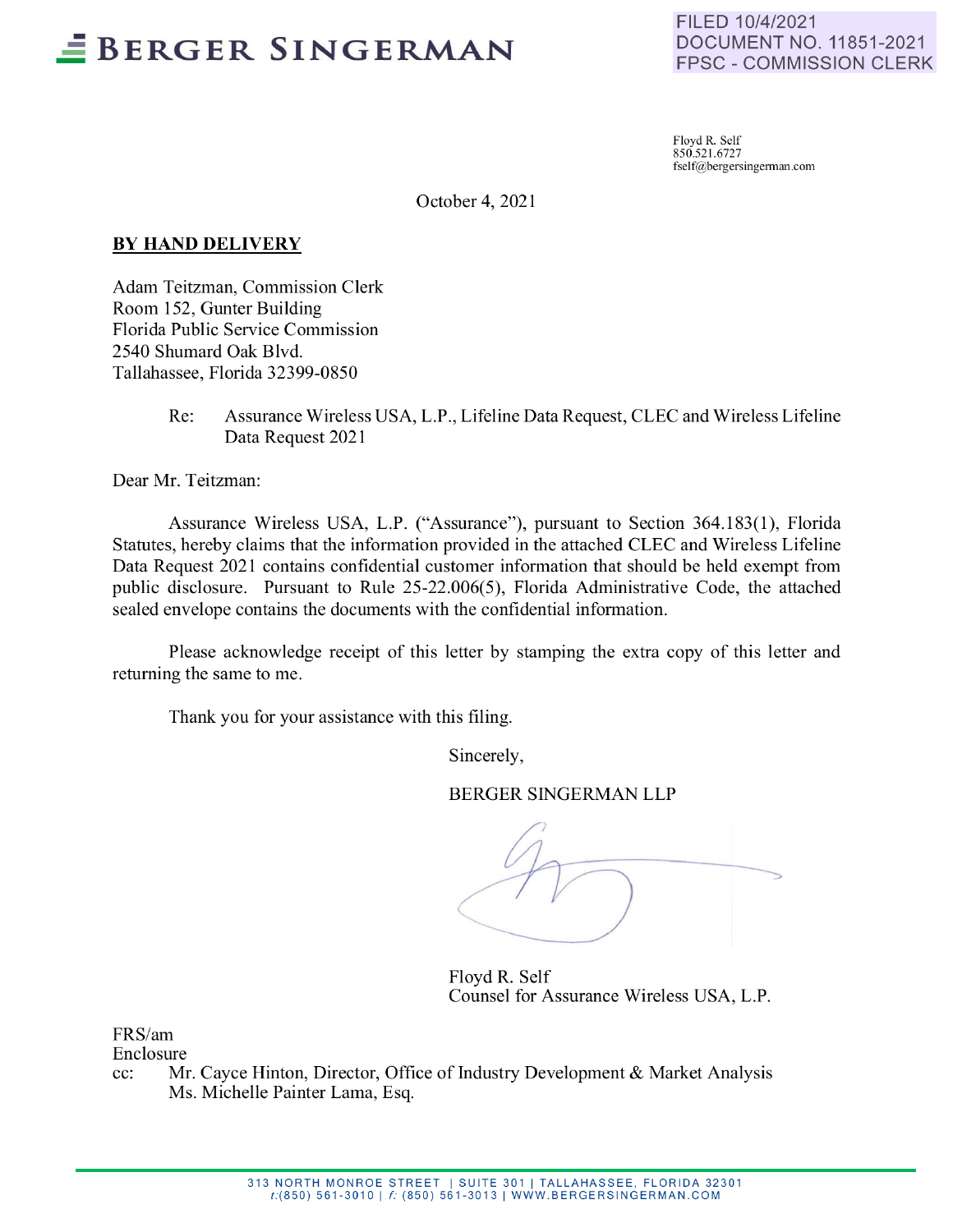Redacted Version for Public Inspection

# Assurance Response to CLEC AND WIRELESS LIFELINE DATA REQUEST 2021

CONFIDENTIAL - Page 2 of 5, # of Customers Participating in the Transition Service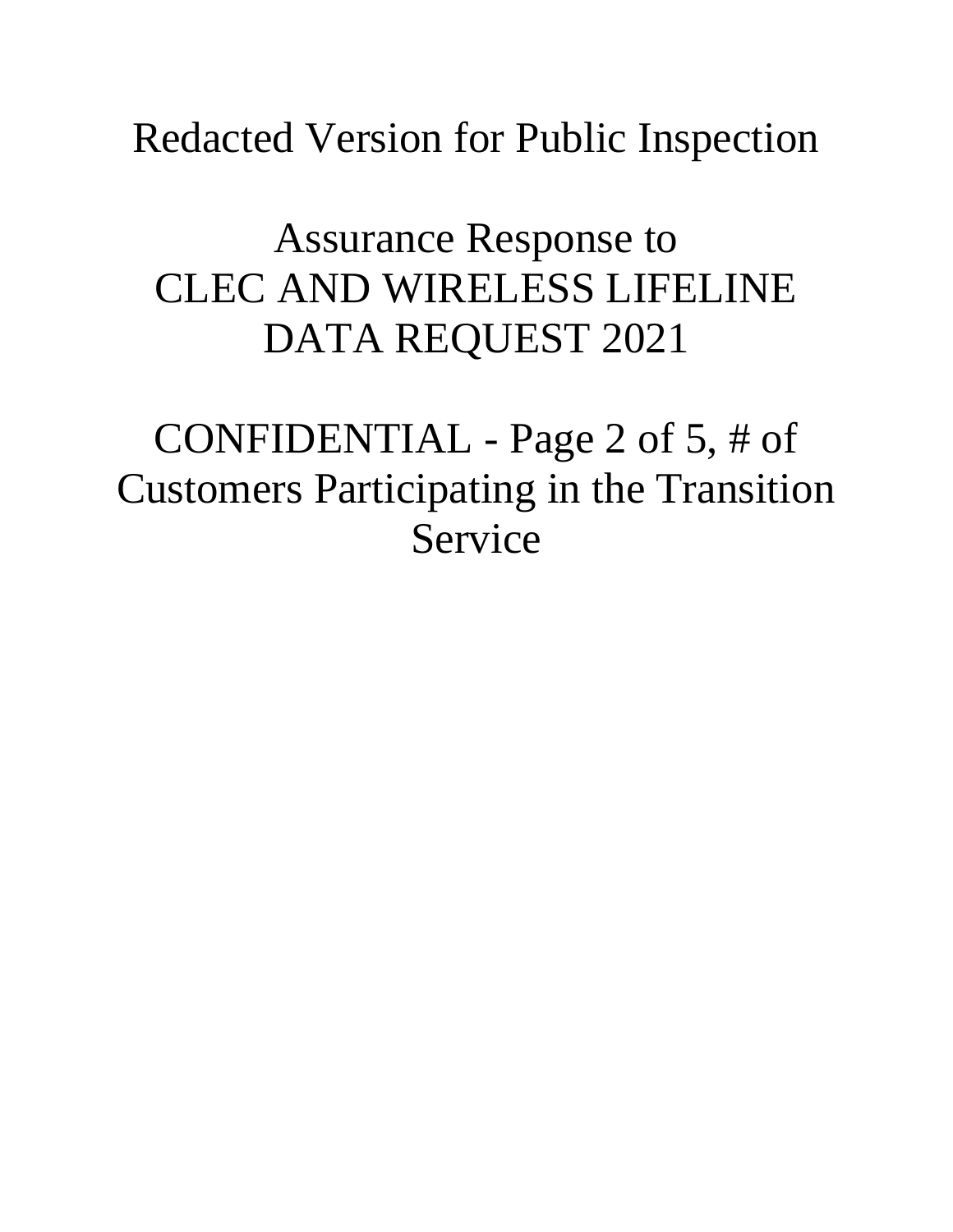Assurance Wireless CONFIDENTIAL VERSION, 2021 CLEC and Wireless Lifeline Data Request Response Updated Response, October 4, 2021 Page 1 of 5

## **CLEC AND WIRELESS LIFELINE DATA REQUEST 2021**

To assist the Florida Public Service Commission in the development of our Annual Report to the Governor, President of the Senate, and Speaker of the House of Representatives on the Lifeline program as required by Chapter 364.10, Florida Statutes, **please provide responses to the following questions by August 16, 2021. Your responses should include your company name, contact person, and email address.** 

**Please answer the following questions as they relate to your company's Florida Lifeline customers, providing data for fiscal year July 1, 2020, through June 30, 2021. For those items requesting the data be reported monthly, provide the appropriate number as of the last day of each month during the review period.**

1. The number of residential access lines in service each month.

RESPONSE: As a wireless-only provider, Assurance Wireless does not have any "residential access lines."

2. The number of customers participating in Lifeline each month. Note: Do not include customers receiving Lifeline through the Transitional Lifeline provision.

RESPONSE: This information was included in the Lifeline Claims Worksheets previously filed.

3. The number of Lifeline customers added each month. Note: Do not include customers receiving Lifeline through the Transitional Lifeline provision.

RESPONSE: The Lifeline Claims Worksheets previously filed provide number of customers for each month.

4. The number of customers removed from Lifeline each month. Note: Do not include Lifeline customers moved to Transitional Lifeline.

RESPONSE: The Lifeline Claims Worksheets previously filed provide number of customers for each month.

5. In accordance with Section 364.105, Florida Statutes, are you offering Transitional Lifeline service? If yes, what is the number of customers participating per month and what are your advertising efforts for Transitional Lifeline service?

RESPONSE: Yes, Assurance Wireless offers Transitional Lifeline service. The number of participating customers per month is shown in the table below. The Transitional Lifeline service is disclosed on the Assurance Wireless website under the terms of service section.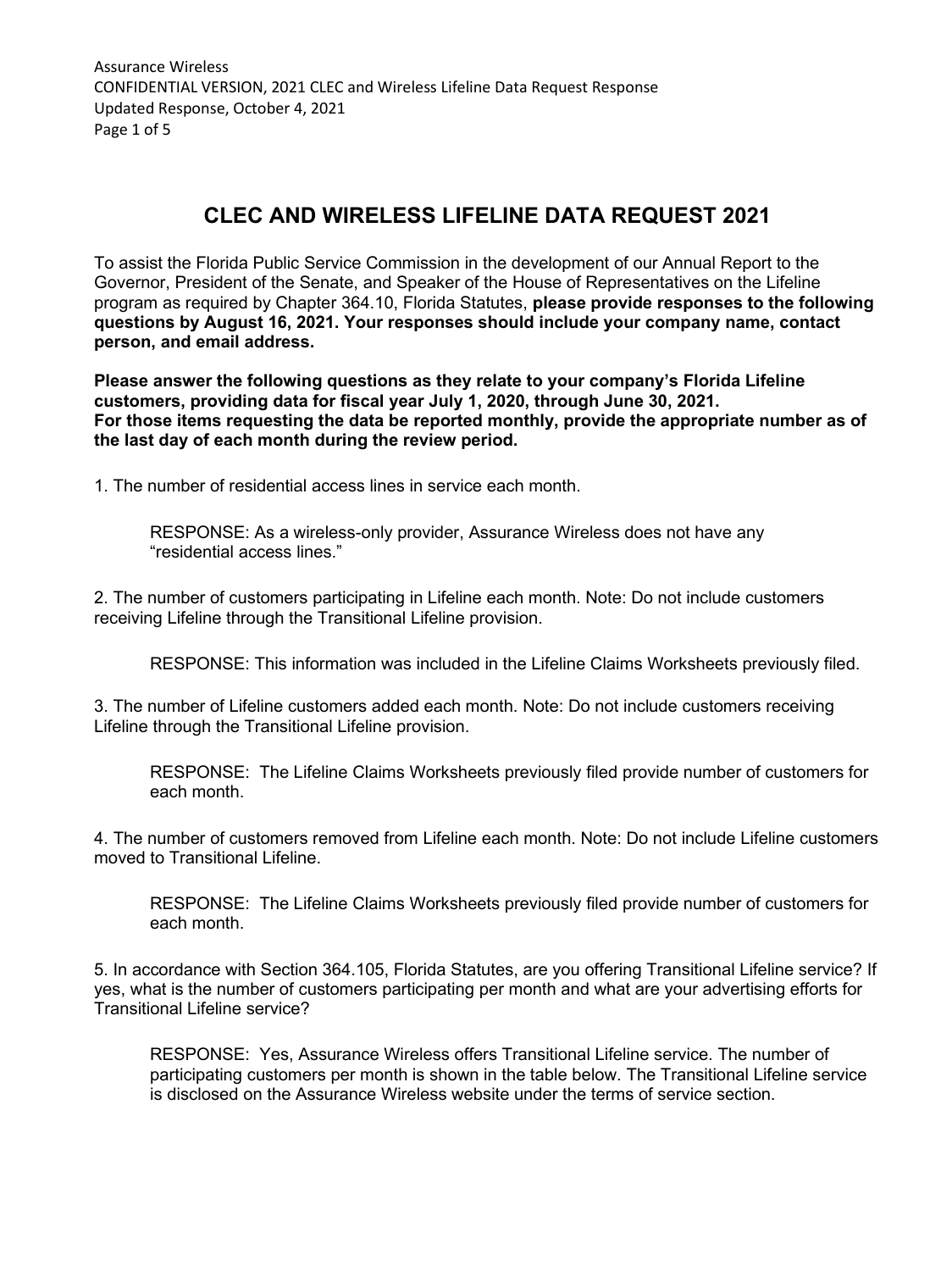Assurance Wireless CONFIDENTIAL VERSION, 2021 CLEC and Wireless Lifeline Data Request Response Updated Response, October 4, 2021 Page 2 of 5

#### BEGIN CONFIDENTIAL

| <b>Month/Year</b> | # of customers participating in<br>the transition service |
|-------------------|-----------------------------------------------------------|
| 07/2020           |                                                           |
| 08/2020           |                                                           |
| 09/2020           |                                                           |
| 10/2020           |                                                           |
| 11/2020           |                                                           |
| 12/2020           |                                                           |
| 01/2021           |                                                           |
| 02/2021           |                                                           |
| 03/2021           |                                                           |
| 04/2021           |                                                           |
| 05/2021           |                                                           |
| 06/2021           |                                                           |

### END CONFIDENTIAL

6. The number of customers participating in Lifeline under the Tribal Lands provision each month.

RESPONSE: This information is included in the Lifeline Claims Worksheets previously provided.

- 7. Description of your company's procedures for Lifeline. Include the following in your response:
	- a. Internal procedures for promoting Lifeline.
	- b. Outreach and educational efforts involving participation in community events.
	- c. Outreach and educational efforts involving mass media (newspaper, radio, television).
	- d. Copies of Lifeline outreach materials of your company.
	- e. Any links on your company Web site that provides Lifeline information.

f. Organizations you are currently partnering with, have partnered with, and organizations you plan to partner with to educate and inform customers about Lifeline.

a. Internal procedures for promoting Lifeline.

RESPONSE: Assurance Wireless has multiple toll-free numbers as contact points for Lifeline inquiries with the ability to be transferred for Spanish language information. Specialized call center advisors have information regarding Lifeline service available.

b. Outreach and educational efforts involving participation in community events.

RESPONSE: From time to time, Assurance Wireless promotes its Assurance Wireless-branded Lifeline service at community events that are targeted to potential Lifeline eligible customers.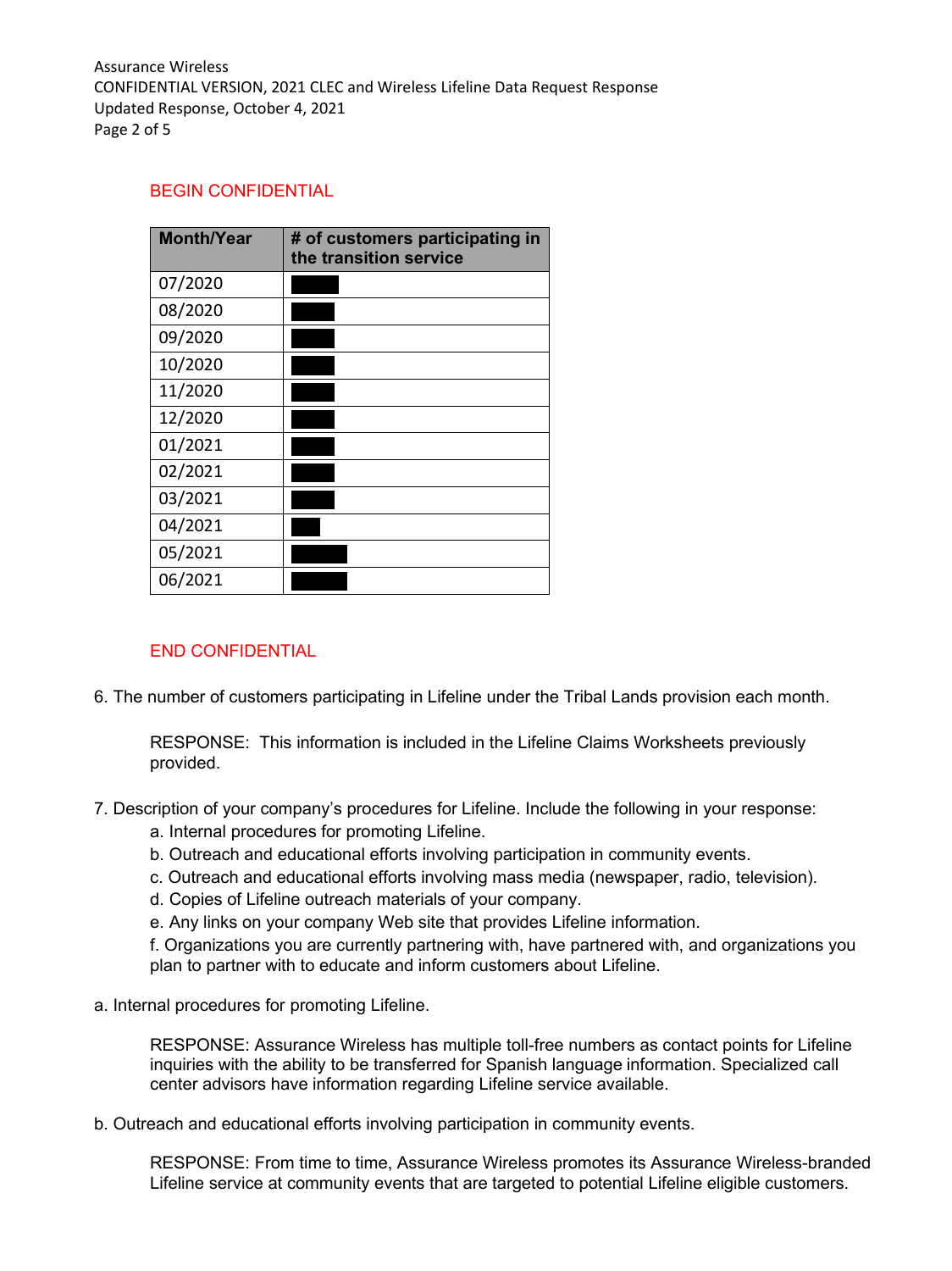Assurance Wireless CONFIDENTIAL VERSION, 2021 CLEC and Wireless Lifeline Data Request Response Updated Response, October 4, 2021 Page 3 of 5

c. Outreach and educational efforts involving mass media (newspaper, radio, television).

RESPONSE: In addition to the Assurance Wireless website, Assurance engages in digital advertising through tactics like search engine marketing, social media, and partnerships.

d. Copies of Lifeline outreach materials of your company.

RESPONSE: In addition to our website, please see Attachment 1 for copies of Assurance Wireless outreach materials.

e. Any links on your company Web site that provides Lifeline information.

RESPONSE: Please refer to our website www.assurancewireless.com.

f. Organizations you are currently partnering with, have partnered with, and organizations you plan to partner with to educate and inform customers about Lifeline.

RESPONSE: Currently, Assurance Wireless is partnering with Medicaid providers in select states. We also have partnerships with other companies that service the low-income population, such as Propel which targets customers who use SNAP.

8. Did your company provide Lifeline services using resale Lifeline lines obtained from an underlying carrier? If yes, identify the underlying carrier and the number of resale Lifeline lines obtained each month.

RESPONSE: No Lifeline service was provided through resale agreements.

9. Please identify how your company is satisfying the FCC's minimum service standards requirement.

RESPONSE: Assurance Wireless offers 1,000 voice minutes, unlimited texts and 4.5 GB of data to all new customers in Florida, along with an Android phone.

10. To the extent you have experienced a decline in Lifeline customers since last year, please list and describe any issues that may have contributed to the decline. Any additional general comments or information you believe will assist staff in evaluating and reporting Lifeline participation in Florida are welcome.

RESPONSE: In compliance with the federal Lifeline de-enrollment requirements, within the last year Assurance Wireless experienced a decline in Lifeline customers in the State of Florida.

11. Please identify any issues you have experienced utilizing the National Verifier.

RESPONSE: Assurance Wireless sometimes runs into issues with addresses when trying to enroll customers in the National Lifeline Accountability Database (NLAD), even though the customer was approved by the National Verifier. These are usually cases where the consumer fails because of a Duplicate Address and was not prompted by the National Verifier to complete the Independent Economic Household (IEH) worksheet.

12. Are you assisting customers with their Lifeline program applications through the National Verifier portal? If yes, please describe any issues you have experienced. If no, please describe your process for directing customers to apply with the National Verifier.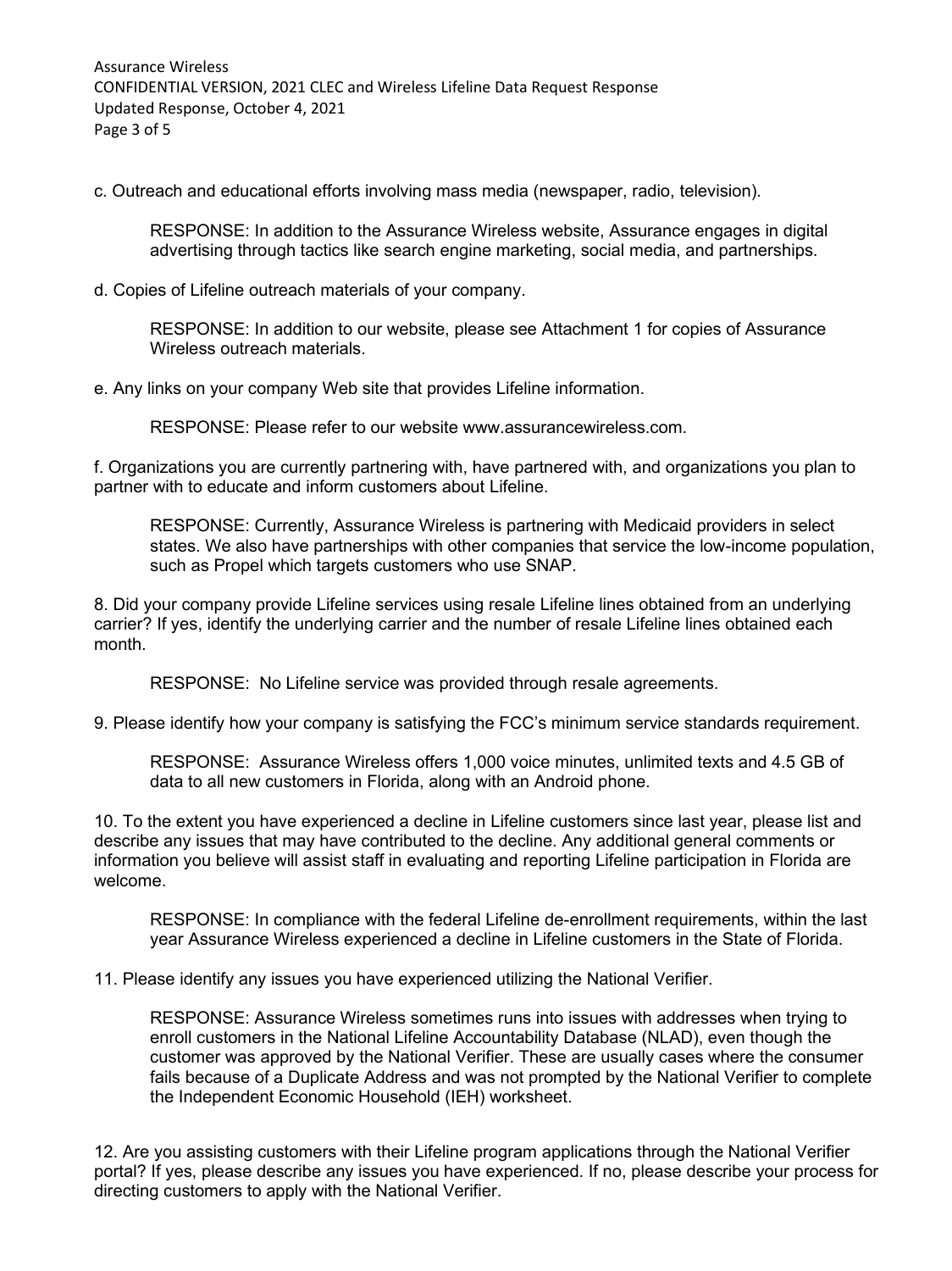RESPONSE: Assurance Wireless continues to use field agents who assist consumers with the Lifeline application process. We have implemented the National Verifier API, which allows for a streamlined application process and better customer experience.

13. Are the majority of your new Lifeline customers already enrolled in the National Verifier before requesting Lifeline service from your company?

RESPONSE: No.

14. Since the hard launch of the National Verifier in Florida, how has your company used the customer information received from Florida's Coordinated Enrollment Process?

RESPONSE: No, Assurance Wireless does not participate in the Coordinated Enrollment Process.

15. In the last year, has your company filed for any form of bankruptcy? If yes, please identify the chapter and the date filed.

RESPONSE: No.

16. Within the last two years, has your company been involved in any FCC enforcement actions relating to Florida Lifeline customers? If yes, please provide the date and FCC docket number.

RESPONSE: On November 4, 2020 Assurance Wireless USA, LP ("Assurance," f/k/a Virgin Mobile USA, L.P.), Sprint Corporation, and T-Mobile US, Inc. and the Federal Communications Commission entered into a consent decree. A copy of the consent decree is publicly available at [https://docs.fcc.gov/public/attachments/DA-20-1295A1.pdf.](https://docs.fcc.gov/public/attachments/DA-20-1295A1.pdf)

17. Did you observe an increase in new Lifeline customers related to COVID-19 unemployment? Additionally, please provide or describe any form of promotion your company conducted to customers newly eligible for Lifeline due to COVID-19. Any additional general comments or information on how COVID-19 has affected your Lifeline customers in Florida are welcome.

RESPONSE: Assurance Wireless saw an increase in website visits and applications in March and in April 2020. In response to COVID-19, Assurance Wireless provided new and existing Lifeline customers added benefits from March 21, 2020 to July 6, 2020. The added benefits are as follow:

- All Lifeline customers received unlimited domestic calling, unlimited texting and an extra data (extra 6GB from March 21 – April 8 and then the data was increased to 20GB from April 9 – July 6)
- Customers with smartphone devices had the option to switch to a hotspot plan starting April 9

Additionally, the Assurance Wireless website has an FAQ relating to the impact of COVID-19: